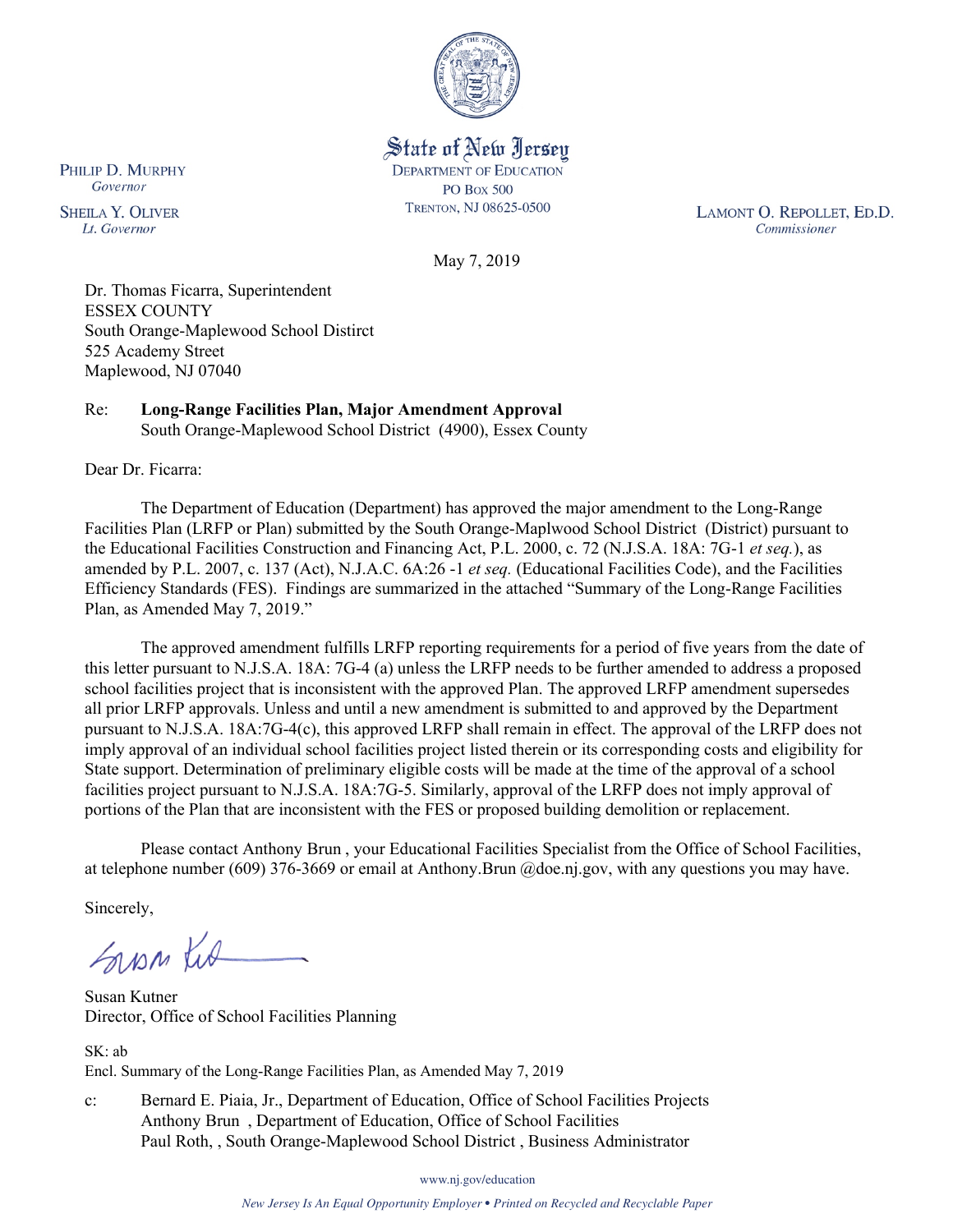# **South Orange-Maplewood School District (4900) Summary of the Long-Range Facilities Plan, as Amended May 7, 2019**

The Department of Education (Department) has completed its review of the major amendment to the Long-Range Facilities Plan (LRFP or Plan) submitted by the South Orange-Maplewood School District (District) pursuant to the Educational Facilities Construction and Financing Act, P.L. 2000, c. 72 (N.J.S.A. 18A: 7G-1 *et seq.*), as amended by P.L. 2007, c. 137 (Act), N.J.A.C. 6A:26-1 et seq. (Educational Facilities Code), and the Facilities Efficiency Standards (FES).

The following provides a summary of the District's approved amended LRFP. The summary is based on the standards set forth in the Act, the Educational Facilities Code, the FES, District-reported information in the Department's LRFP reporting system, and supporting documentation. The referenced reports in *italic* text are standard reports available on the Department's LRFP website.

### **1. Inventory Overview**

**2.** The District is classified as a Regular Operating District (ROD) for funding purposes. It provides services for students in grades PreK-12.

The District identified existing and proposed schools, sites, buildings, rooms, and site amenities in its LRFP. Table 1 lists the number of existing and proposed district schools, sites, and buildings. Detailed information can be found in the *School Asset Inventory Report* and the *Site Asset Inventory Report.*

**As directed by the Department, school facilities projects that have received initial approval by the Department and have been approved by the voters, if applicable, are represented as "existing" in the LRFP.** Approved projects that include new construction and/or the reconfiguration/reassignment of existing program space are as follows: n/a.

|                                              | <b>Existing</b> | <b>Proposed</b> |  |  |
|----------------------------------------------|-----------------|-----------------|--|--|
| Number of Schools (assigned DOE school code) |                 |                 |  |  |
| Number of School Buildings <sup>1</sup>      |                 |                 |  |  |
| Number of Non-School Buildings <sup>2</sup>  |                 |                 |  |  |
| Number of Vacant Buildings                   |                 |                 |  |  |
| Number of Sites                              | $\overline{4}$  |                 |  |  |

# **Table 1: Number of Schools, School Buildings, and Sites**

*1 Includes district-owned buildings and long-term leases serving students in district-operated programs 2 Includes occupied district-owned buildings not associated with a school, such as administrative or utility buildings*

Based on the existing facilities inventory submitted by the District:

- Schools using leased buildings (short or long-term):  $n/a$
- Schools using temporary classroom units (TCUs), excluding TCUs supporting construction: Clinton Elementary School (060), Marshall Elementary School (100), Seth Boyden Elementary School (130), Tuscan Elementary School (150)
- Vacant/unassigned school buildings:  $n/a$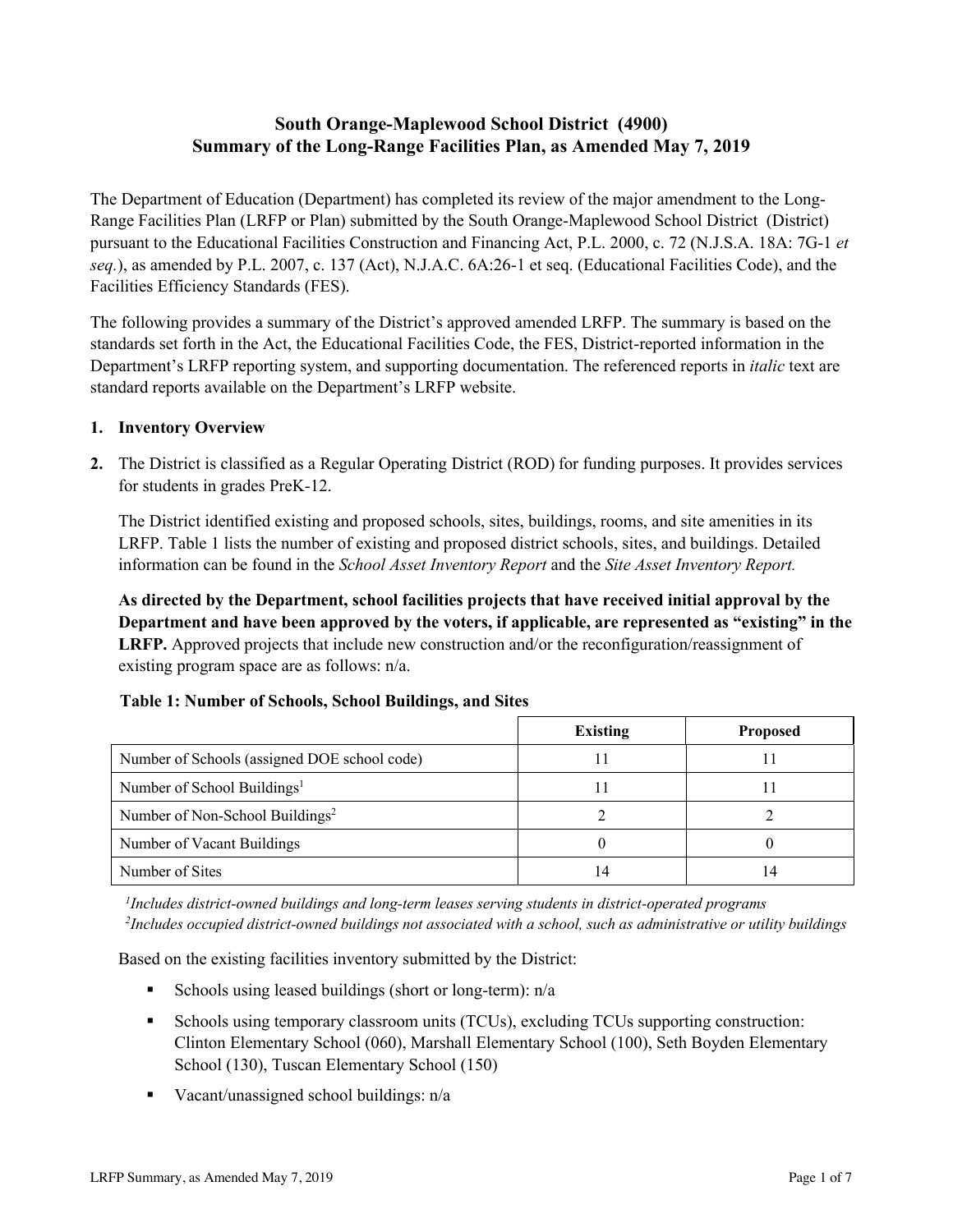**FINDINGS** The Department has determined that the proposed inventory is adequate for approval of the District's LRFP amendment. However, the LRFP determination does not imply approval of an individual school facilities project listed within the LRFP; the District must submit individual project applications for project approval.

## **2. District Enrollments**

The District determined the number of students, or "proposed enrollments," to be accommodated for LRFP planning purposes on a district-wide basis and in each school.

The Department minimally requires the submission of a standard cohort-survival projection. The cohortsurvival method projection method forecasts future students based upon the survival of the existing student population as it moves from grade to grade. A survival ratio of less than 1.00 indicates a loss of students, while a survival ratio of more than 1.00 indicates the class size is increasing. For example, if a survival ratio tracking first to second grade is computed to be 1.05, the grade size is increasing by 5% from one year to the next. The cohort-survival projection methodology works well for communities with stable demographic conditions. Atypical events impacting housing or enrollments, such as an economic downturn that halts new housing construction or the opening of a charter or private school, typically makes a cohort-survival projection less reliable.

#### **Proposed enrollments are based on a standard cohort-survival enrollment projection.**

Adequate supporting documentation was submitted to the Department to justify the proposed enrollments. Table 2 provides a comparison of existing and projected enrollments. All totals include special education students.

| <b>Grades</b>                | <b>Existing Enrollments</b><br>2017-2018 School Year | <b>District Proposed Enrollments</b><br>2023-2024 School Year |
|------------------------------|------------------------------------------------------|---------------------------------------------------------------|
| PK (excl. private providers) | 118                                                  | 112                                                           |
| Grades K-5                   | 3,336                                                | 3,313                                                         |
| Grades 6-8                   | 1,571                                                | 1,642                                                         |
| Grades 9-12                  | 2,011                                                | 2,119                                                         |
| <b>Totals K-12</b>           | 6.918                                                | 7,074                                                         |

#### **Table 2: Enrollments**

**FINDINGS** The Department has determined the District's proposed enrollments to be acceptable for approval of the District's LRFP amendment. The Department will require a current enrollment projection at the time an application for a school facilities project is submitted incorporating the District's most recent enrollments in order to verify that the LRFP's planned capacity is appropriate for the updated enrollments.

# **3. District Practices Capacity**

Based on information provided in the room inventories, *District Practices Capacity* was calculated for each school building to determine whether adequate capacity is proposed for the projected enrollments based on district scheduling and class size practices. The capacity totals assume instructional buildings can be fully utilized regardless of school sending areas, transportation, and other operational issues. The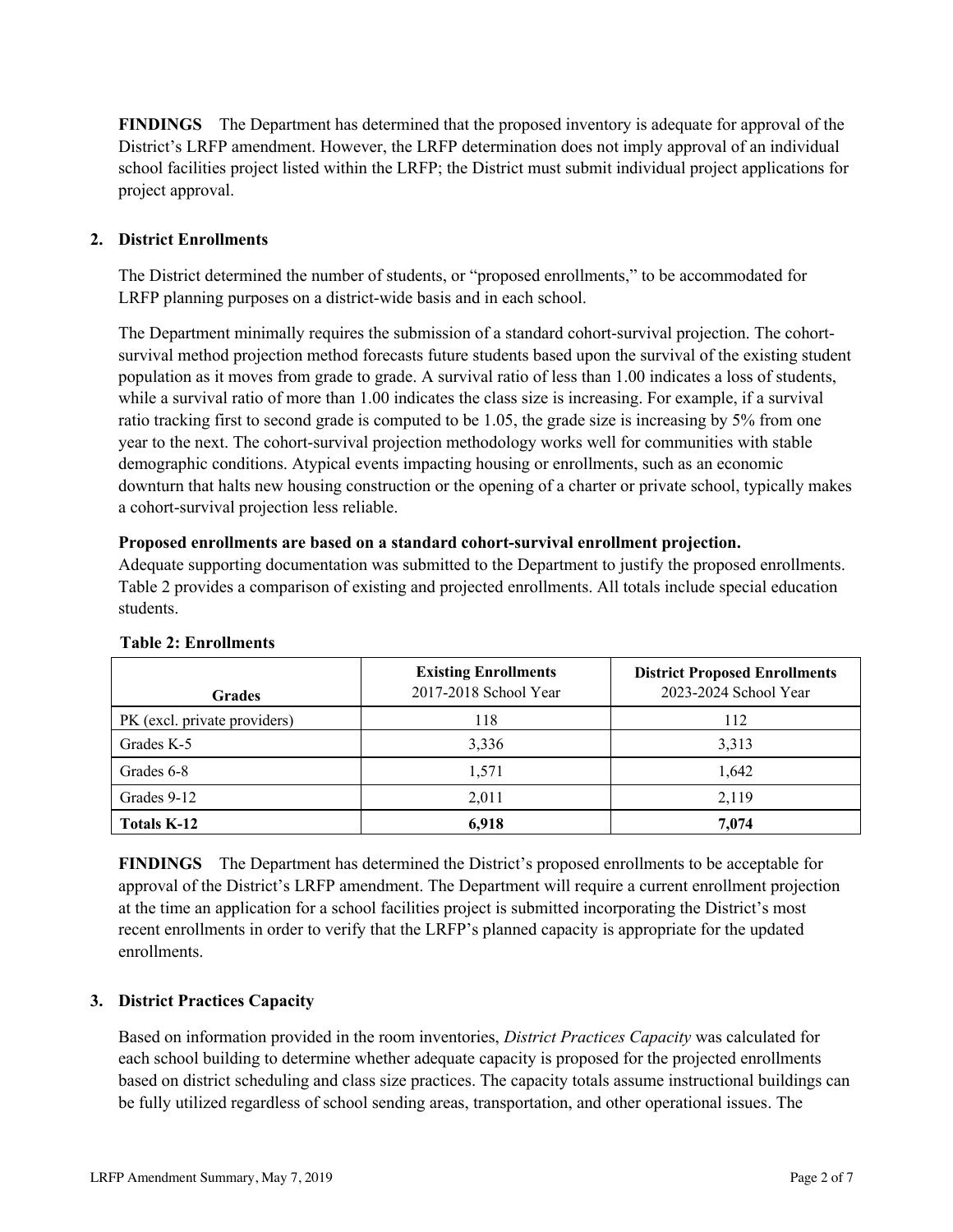calculations only consider district-owned buildings and long-term leases; short term leases and temporary buildings are excluded. A capacity utilization factor of 90% for classrooms serving grades K-8 and 85% for classrooms serving grades 9-12 is applied in accordance with the FES. No capacity utilization factor is applied to preschool classrooms.

In certain cases, districts may achieve adequate District Practices Capacity to accommodate enrollments but provide inadequate square feet per student in accordance with the FES, resulting in educational adequacy issues and "Unhoused Students." Unhoused students are considered in the "Functional Capacity" calculations used to determine potential State support for school facilities projects and are analyzed in Section 4.

Table 3 provides a summary of proposed enrollments and existing and proposed District-wide capacities. Detailed information can be found in the LRFP website reports titled *FES and District Practices Capacity Report, Existing Rooms Inventory Report, and Proposed Rooms Inventory Report.*

| <b>Grades</b>          | <b>Proposed</b><br><b>Enrollments</b> | <b>Existing</b><br><b>District</b><br><b>Practices</b><br>Capacity | <b>Existing</b><br>Deviation* | <b>Proposed</b><br><b>District</b><br><b>Practices</b><br>Capacity | <b>Proposed</b><br>Deviation* |
|------------------------|---------------------------------------|--------------------------------------------------------------------|-------------------------------|--------------------------------------------------------------------|-------------------------------|
| Preschool (PK)         | 112                                   | 0.00                                                               | $-112.00$                     | 0.00                                                               | $-112.00$                     |
| Elementary $(K-5)$     | 3,313                                 | 2,521.80                                                           | $-791.00$                     | 3,420.00                                                           | 107.00                        |
| Middle $(6-8)$         | 1,642                                 | 1,656.40                                                           | 14.40                         | 1,656.40                                                           | 14.40                         |
| $High (9-12)$          | 2,119                                 | 2,000.90                                                           | $-118.10$                     | 2,123.30                                                           | 4.30                          |
| <b>District Totals</b> | 7,186                                 | 6,179.10                                                           | $-1,006.90$                   | 7,199.70                                                           | 13.70                         |

**Table 3: District Practices Capacity Analysis**

*\* Positive numbers signify surplus capacity; negative numbers signify inadequate capacity. Negative values for District Practices capacity are acceptable for approval if proposed enrollments do not exceed 100% capacity utilization.*

Considerations:

- Based on the proposed enrollments and existing room inventories, the District is projected to have inadequate capacity for the following grade groups, assuming all school buildings can be fully utilized: PK, K-5, 9-12.
- Adequate justification has been provided by the District if the proposed capacity for a school significantly deviates from the proposed enrollments. Generally, surplus capacity is acceptable for LRFP approval if additional capacity is not proposed through new construction.

**FINDINGS**The Department has determined that proposed District capacity, in accordance with the proposed enrollments, is adequate for approval of the District's LRFP amendment. The Department will require a current enrollment projection at the time an application for a school facilities project is submitted, incorporating the District's most recent Fall Enrollment Report, in order to verify that the LRFP's planned capacity meets the District's updated enrollments.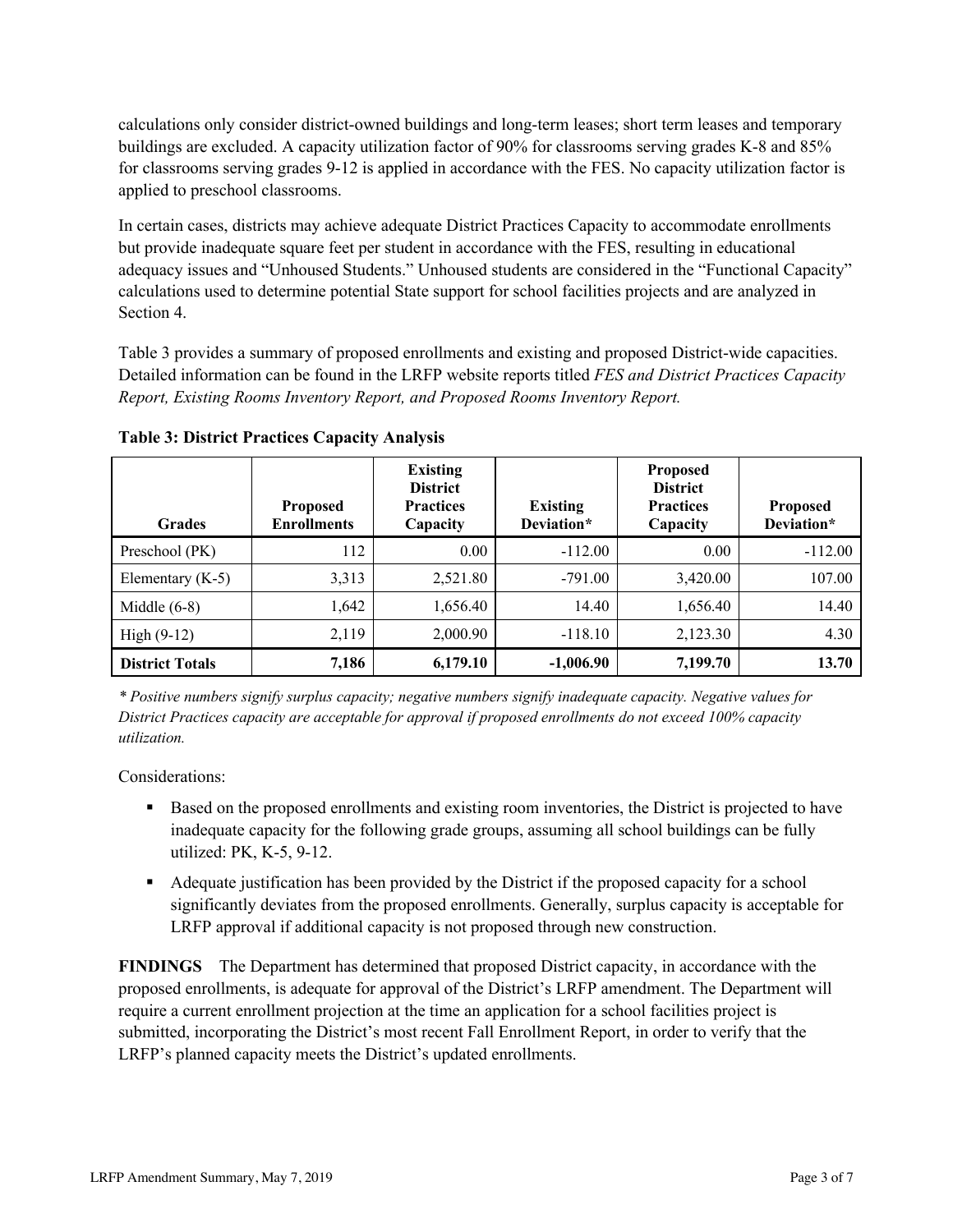## **4. Functional Capacity and Unhoused Students**

*Functional Capacity* was calculated and compared to the proposed enrollments to provide a preliminary estimate of Unhoused Students and new construction funding eligibility.

*Functional Capacity* is the adjusted gross square footage of a school building *(total gross square feet minus excluded space)* divided by the minimum area allowance per full-time equivalent student for the grade level contained therein. *Unhoused Students* is the number of students projected to be enrolled in the District that exceeds the Functional Capacity of the District's schools pursuant to N.J.A.C. 6A:26-2.2(c). *Excluded Square Feet* includes (1) square footage exceeding the FES for any pre-kindergarten, kindergarten, general education, or self-contained special education classroom; (2) grossing factor square footage *(corridors, stairs, mechanical rooms, etc.)* that exceeds the FES allowance, and (3) square feet proposed to be demolished or discontinued from use. Excluded square feet may be revised during the review process for individual school facilities projects.

Table 4 provides a preliminary assessment of the Functional Capacity, Unhoused Students, and Estimated Maximum Approved Area for each FES grade group. The calculations exclude temporary facilities and short-term leased buildings. School buildings proposed for whole or partial demolition or reassignment to a non-school use are excluded from the calculations pending project application review. If a building is proposed to be reassigned to a different school, the square footage is applied to the proposed grades after reassignment. Buildings that are not assigned to a school are excluded from the calculations. Detailed information concerning the calculations can be found in the *Functional Capacity and Unhoused Students Report* and the *Excluded Square Footage Report.*

|                                              | PK       | $K-5$     | $6 - 8$  | $9 - 12$  | <b>Total</b> |
|----------------------------------------------|----------|-----------|----------|-----------|--------------|
| Proposed Enrollments                         | 112      | 3,313     | 1,642    | 2,119     | 7,186        |
| FES Area Allowance (SF/student)              | 125.00   | 125.00    | 134.00   | 151.00    |              |
| <b>Prior to Completion of Proposed Work:</b> |          |           |          |           |              |
| <b>Existing Gross Square Feet</b>            | $\theta$ | 366,476   | 263,577  | 309,670   | 939,723      |
| Adjusted Gross Square Feet                   | $\theta$ | 341,460   | 247,355  | 291,616   | 880,431      |
| <b>Adjusted Functional Capacity</b>          | 0.00     | 2,731.68  | 1,845.93 | 1,931.23  |              |
| <b>Unhoused Students</b>                     | 0.00     | 581.32    | 0.00     | 187.77    |              |
| Est. Max. Area for Unhoused Students         | 0.00     | 72,664.60 | 0.00     | 28,353.41 |              |
| <b>After Completion of Proposed Work:</b>    |          |           |          |           |              |
| Gross Square Feet                            | $\theta$ | 427,134   | 263,577  | 315,180   | 1,005,891    |
| New Gross Square Feet                        | $\theta$ | 62,565    | 0        | 5,510     | 68,075       |
| Adjusted Gross Square Feet                   | $\theta$ | 404,025   | 247,355  | 297,126   | 948,506      |
| <b>Functional Capacity</b>                   | 0.00     | 3,232.00  | 1,845.73 | 1,967.72  |              |
| Unhoused Students after Construction         | 0.00     | 80.80     | 0.00     | 151.28    |              |
| Est. Max. Area Remaining                     | 0.00     | 10,099.60 | 0.00     | 22,843.41 |              |

**Table 4: Estimated Functional Capacity and Unhoused Students** 

Facilities used for non-instructional or non-educational purposes are ineligible for State support under the Act. However, projects for such facilities shall be reviewed by the Department to determine whether they are consistent with the District's LRFP and whether the facility, if it is to house students (full or part time)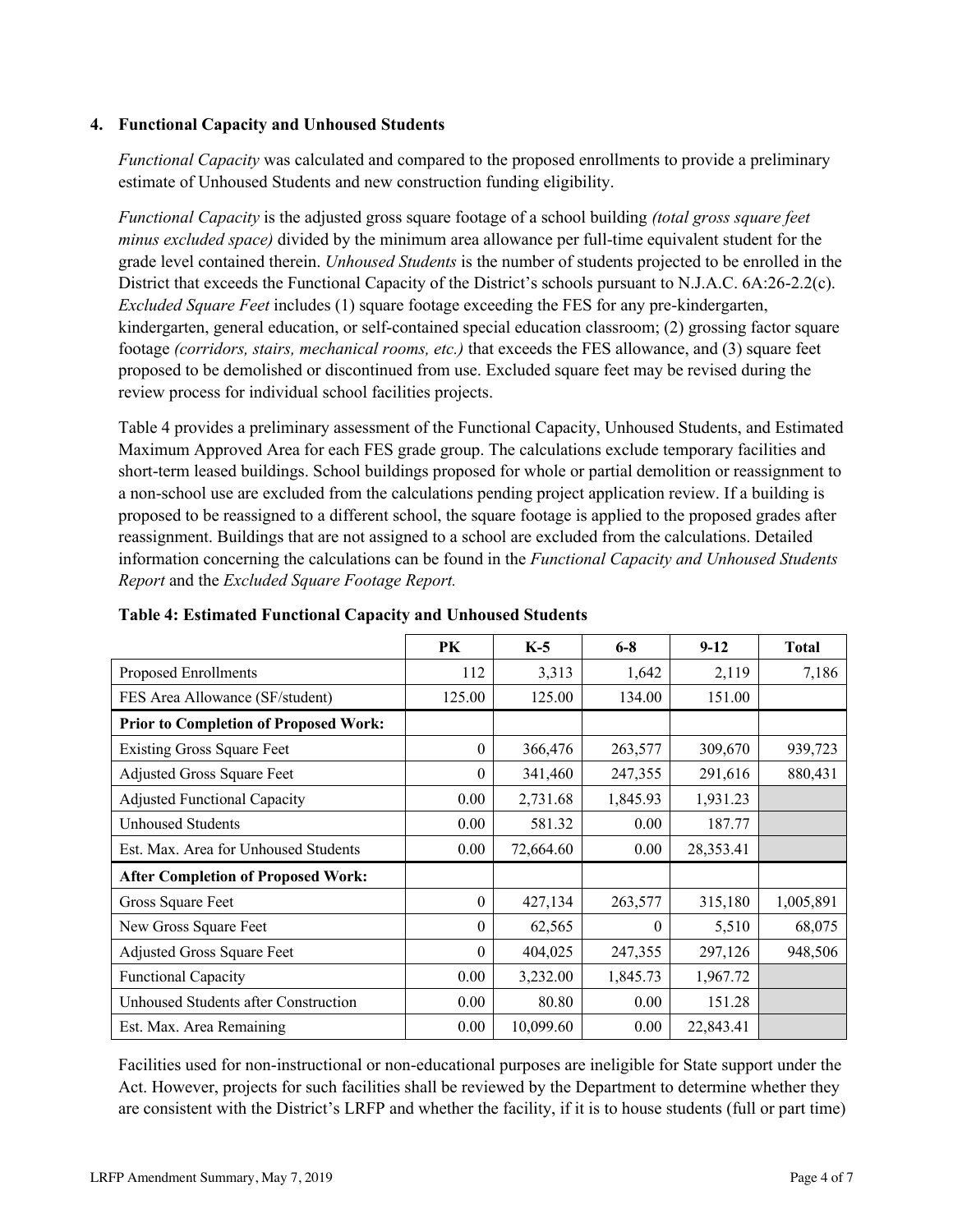conforms to educational adequacy requirements. These projects shall conform to all applicable statutes and regulations.

Estimated costs represented in the LRFP by the District are for capital planning purposes only. The estimates are not intended to represent preliminary eligible costs or final eligible costs of approved school facilities projects.

Considerations:

- The District does not have approved projects pending completion, as noted in Section 1, that impact the Functional Capacity calculations.
- The Functional Capacity calculations *exclude* square feet proposed for demolition or discontinuation for the following FES grade groups and school buildings pending a feasibility study and project review: n/a.
- Based on the preliminary assessment, the District has Unhoused Students prior to the completion of proposed work for the following FES grade groups: K-5, 9-12.
- New construction is proposed for the following FES grade groups: K-5, 9-12.
- Proposed new construction exceeds the estimated maximum area allowance for Unhoused Students prior to the completion of the proposed work for the following grade groups: n/a.
- The District, based on the preliminary LRFP assessment, will have Unhoused Students after completion of the proposed LRFP work. If the District is projected to have Unhoused Students, adequate justification has been provided to confirm educational adequacy in accordance with Section 6 of this determination.

**FINDINGS** Functional Capacity and Unhoused Students calculated in the LRFP are preliminary estimates. Preliminary Eligible Costs (PEC) and Final Eligible Costs (FEC) will be included in the review process for specific school facilities projects. A feasibility study undertaken by the District is required if building demolition or replacement is proposed per N.J.A.C. 6A:26-2.3(b)(10).

### **5. Proposed Work**

The District assessed program space, capacity, and physical plant deficiencies to determine corrective actions. Capital maintenance, or *"system actions,"* address physical plant deficiencies due to operational, building code, and /or life cycle issues. Inventory changes, or *"inventory actions,*" add, alter, or eliminate sites, site amenities, buildings, and/or rooms.

The Act (N.J.S.A. 18A:7G-7b) provides that all school facilities shall be deemed suitable for rehabilitation unless a pre-construction evaluation undertaken by the District demonstrates to the satisfaction of the Commissioner that the structure might pose a risk to the safety of the occupants even after rehabilitation or that rehabilitation is not cost-effective. Pursuant to N.J.A.C. 6A:26-2.3(b)(10), the Commissioner may identify school facilities for which new construction is proposed in lieu of rehabilitation for which it appears from the information presented that new construction is justified, provided, however, that for such school facilities so identified, the District must submit a feasibility study as part of the application for the specific school facilities project. The cost of each proposed building replacement is compared to the cost of additions or rehabilitation required to eliminate health and safety deficiencies and to achieve the District's programmatic model.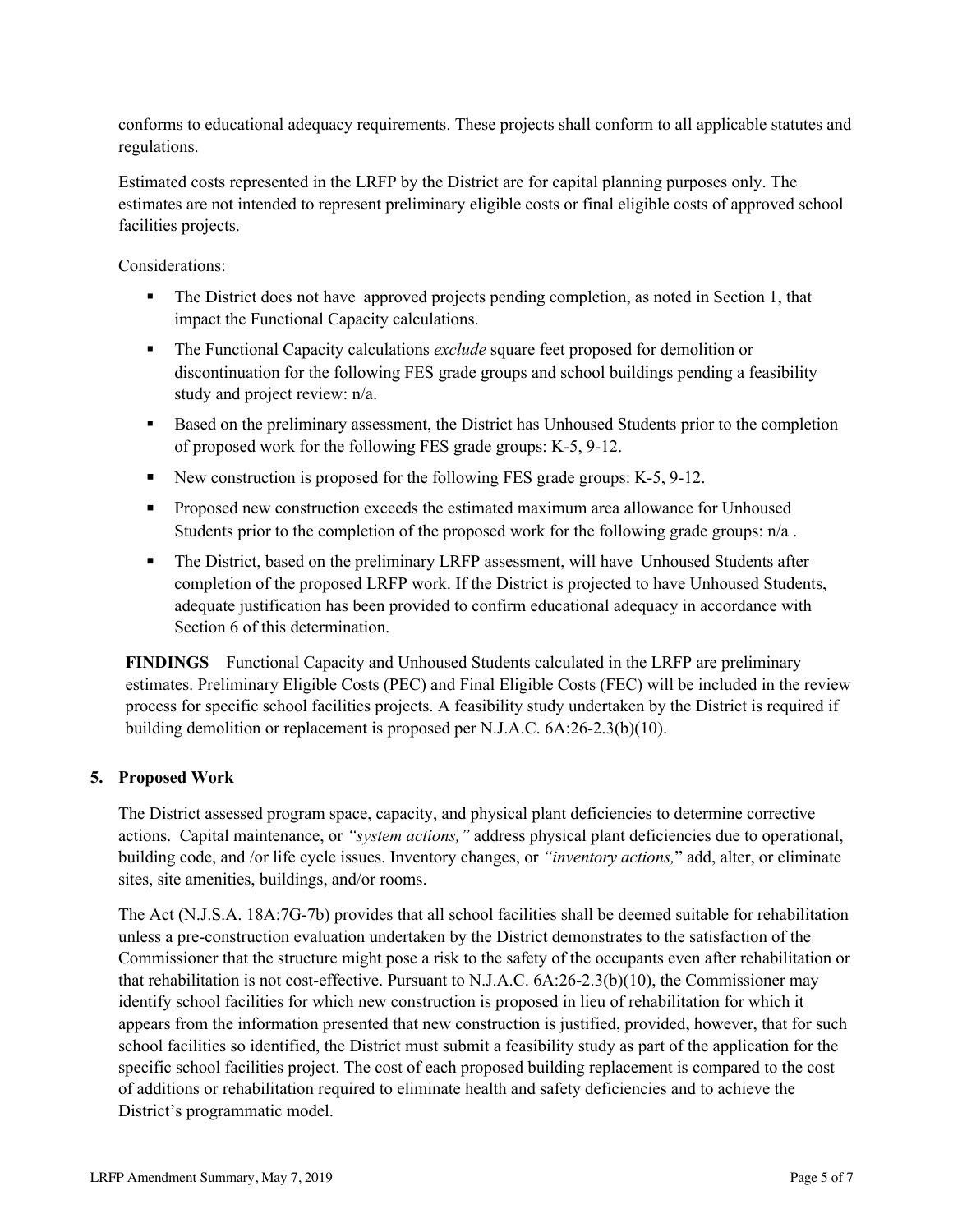Table 5 lists the scope of work proposed for each school based on the building(s) serving their student population. Detailed information can be found in the LRFP website reports titled *"School Asset Inventory," "LRFP Systems Actions Summary," and "LRFP Inventory Actions Summary."*

With the completion of the proposed work, the following schools are proposed to be eliminated: n/a; the following schools are proposed to be added: n/a .

| <b>Proposed Scope of Work</b>                                                                  | <b>Applicable Schools</b>                                                                                                                                                                                                                                                                                     |
|------------------------------------------------------------------------------------------------|---------------------------------------------------------------------------------------------------------------------------------------------------------------------------------------------------------------------------------------------------------------------------------------------------------------|
| Renovation only (no new construction)                                                          |                                                                                                                                                                                                                                                                                                               |
| System actions only (no inventory actions)                                                     | n/a                                                                                                                                                                                                                                                                                                           |
| Existing inventory actions only (no systems actions)                                           | n/a                                                                                                                                                                                                                                                                                                           |
| Systems and inventory changes                                                                  | Maplewood Middle School (040),<br>South Orange Middle School ((050)<br>Montrose Early CHildhood (300)                                                                                                                                                                                                         |
| <b>New construction</b>                                                                        |                                                                                                                                                                                                                                                                                                               |
| Building addition only (no systems or existing inventory actions)                              | n/a                                                                                                                                                                                                                                                                                                           |
| Renovation and building addition (system, existing inventory,<br>and new construction actions) | Columbia High School (030)<br>Clinton Elementary School (060)<br>Jefferson Elememntary School ((090)<br>Marshall Elementary School (100)<br>Seth Boyden Elementary School (130)<br>South Mountain Elementary School (140)<br>Tucan Elementary School (150)<br>South Mountain Elementary School Annex<br>(301) |
| New building on existing site                                                                  | n/a                                                                                                                                                                                                                                                                                                           |
| New building on new or expanded site                                                           | n/a                                                                                                                                                                                                                                                                                                           |
| Site and building disposal (in addition to above scopes)                                       |                                                                                                                                                                                                                                                                                                               |
| Partial building demolition                                                                    | n/a                                                                                                                                                                                                                                                                                                           |
| Whole building demolition                                                                      | n/a                                                                                                                                                                                                                                                                                                           |
| Site and building disposal or discontinuation of use                                           | n/a                                                                                                                                                                                                                                                                                                           |

**Table 5. School Building Scope of Work**

**FINDINGS** The Department has determined that the proposed work is adequate for approval of the District's LRFP amendment. However, Department approval of proposed work in the LRFP does not imply the District may proceed with a school facilities project. The District must submit individual project applications with cost estimates for Department project approval. Both school facilities project approval and other capital project review require consistency with the District's approved LRFP.

# **6. Proposed Room Inventories and the Facilities Efficiency Standards**

The District's proposed school buildings were evaluated to assess general educational adequacy in terms of compliance with the FES area allowance pursuant to N.J.A.C. 6A:26-2.2 and 2.3.